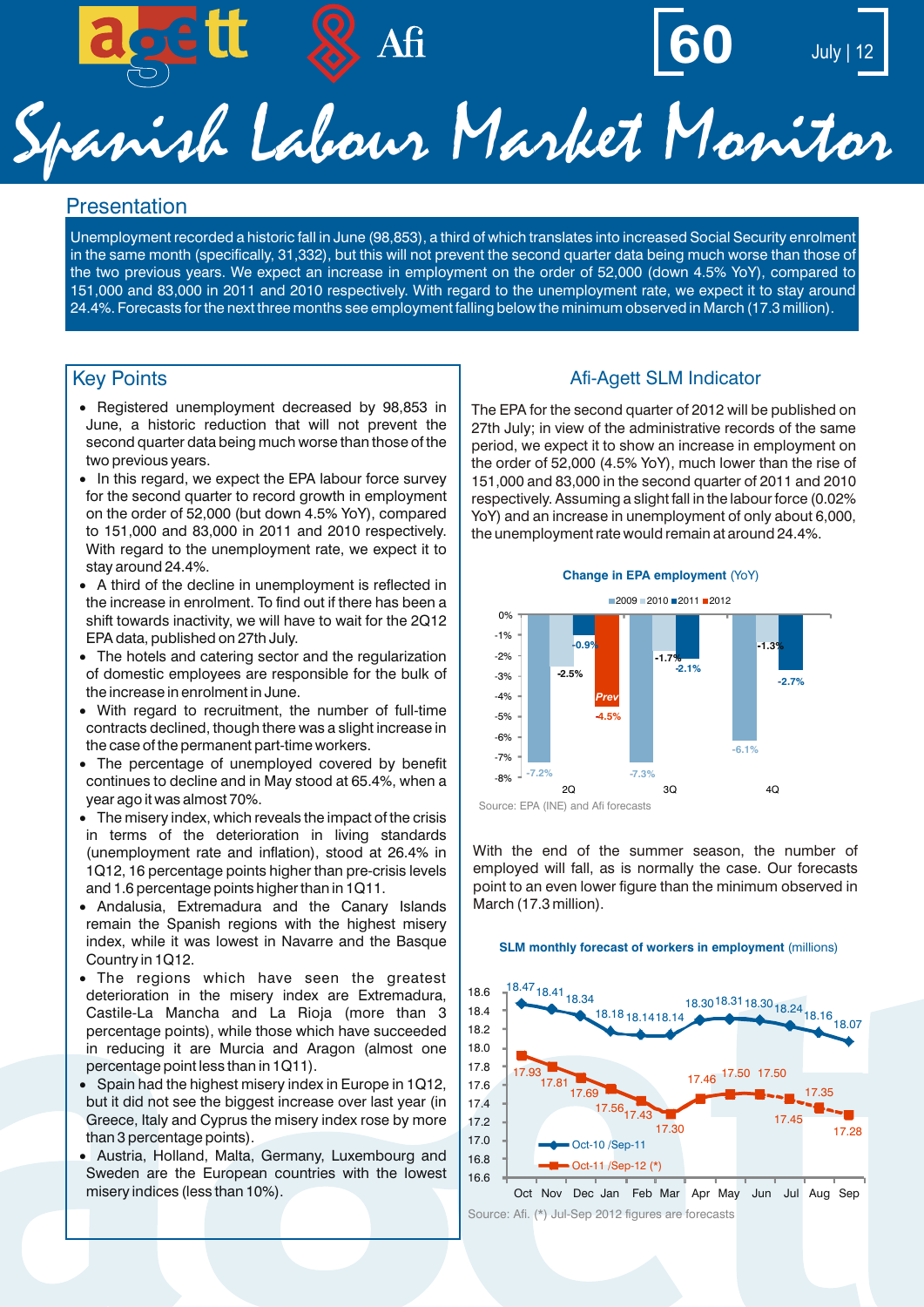"Unemployment decreased by 98,853, a historic reduction that will not prevent the second quarter data being much worse than those of the two previous years."



**Quarterly change in unemployment by sector**

**In June there was a historic reduction in the number of registered unemployed** (98,853 down on the previous month). Thus, the first half ended with 4.62 million registered unemployed, close to half a million more than in June 2011. In any case, this monthly figure is positive, as this is the fourth consecutive monthly fall in registered unemployment. Nevertheless, **the good figure for June does not prevent the second quarter being worse than the equivalent figures for 2010 and 2011**. In terms of sectors, the bulk of the fall of the registered unemployment occurred in services, though construction also experienced a significant decline. In seasonally adjusted terms, however, registered unemployment increased by 18,697, indicative of the recessionary background to the Spanish labour market

### "A third of the decline in unemployment is reflected in the increase in enrolment. The hotels and catering sector and the regularization of domestic employees are responsible for the bulk of this increase."

**The monthly increase in enrolment in June was 31,332, i.e. a third of the monthly fall of registered unemployment** (to know if the rest have become inactive, we must await the publication of the 2Q12 EPA on 27th July). This increase is the best recorded in a month of June since the beginning of the current financial and economic crisis. However, without the seasonal effect, the increase in enrolment is 5,074. **By sector, hotels and catering provided the bulk of the increase** (up 29,726 on the previous month), as befits the seasonally favourable month of June, **but on this occasion the regularization of domestic employees also needs to be taken into account**; these alone represented an increase in enrolment of some 20,580 (the net balance of transfers from the old regime to the new).

**Quarterly change in Social Security enrolment by sector**



Source: Ministry of Employment and Social Security

"With regard to recruitment, the number of full-time contracts declined, though there was a slight increase in the case of the permanent part-time workers. The percentage of unemployed covered by benefit continues to decline."



Source: Ministry of Economy and Competitiveness

**In June, the number of full-time contracts declined, both permanent and temporary, with a slight increase in the number of part-time permanent contracts**. Although the monthly rates of decline in recruitment in June were the lowest in the first half of the year, in general, permanent fulltime hiring (two-thirds of permanent hiring) suffered disproportionately in the first half of the year. On the other hand, **the percentage of unemployed covered by benefit continues to decline**. In May, it stood at 65.4%, whereas a year ago it was about 70% (specifically, 69.3%).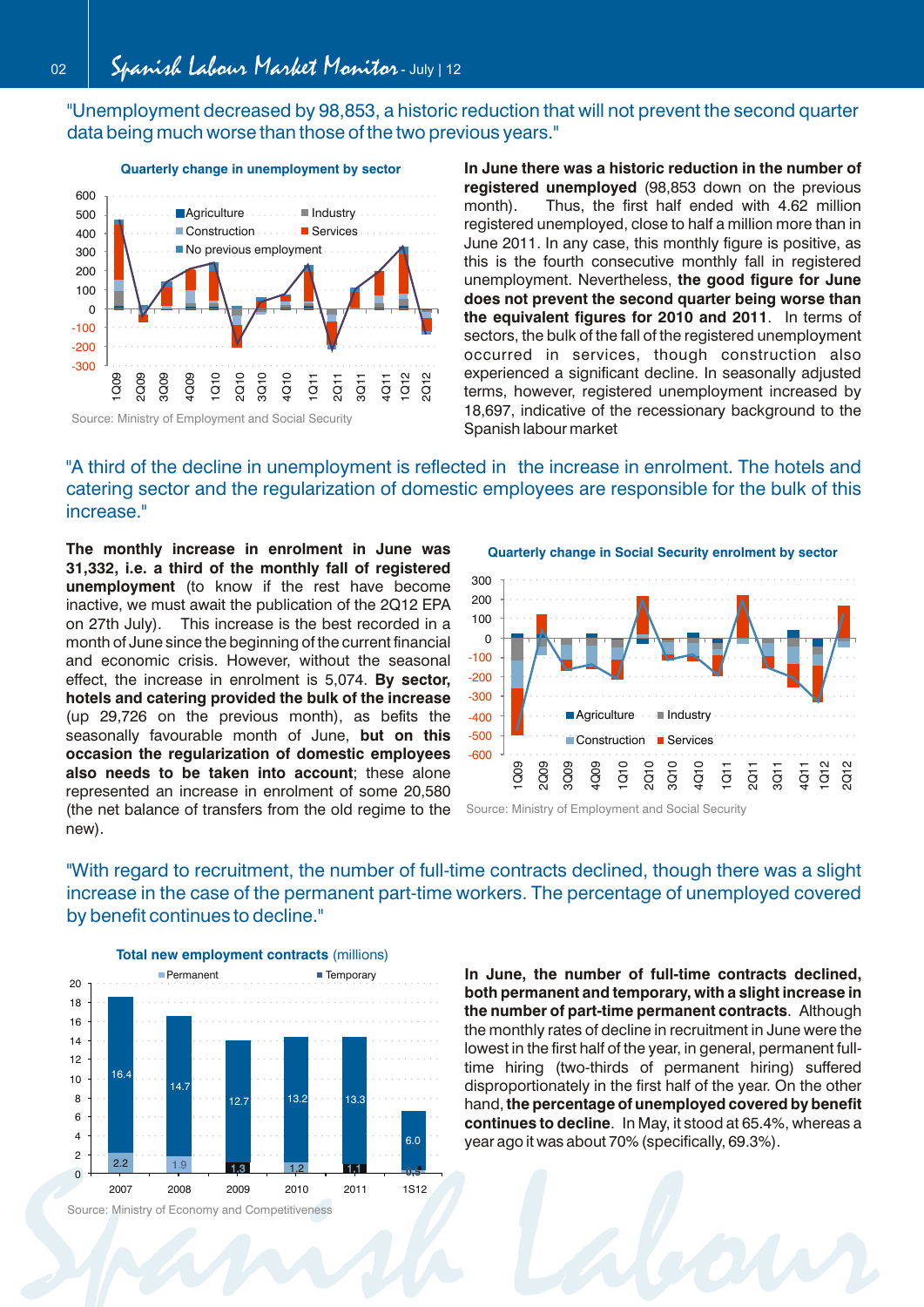#### "The misery index stood at 26.4% in 1Q12, 16 percentage points higher than pre-crisis levels and 1.6 percentage points higher than in 1Q11. "

Considering the deterioration of the economic situation in the first months of the year, we think it appropriate to update the misery index which is published in this newsletter from time to time. By way of reminder, **the misery index is the sum of the rates of unemployment and inflation, providing an approximation of the impact of the crisis in terms of the living conditions in each territory**. The increases in both unemployment and prices reduce the disposable income of households; hence the sum of both effects causes a "poverty effect" which depresses the consumption and, therefore, holds back economic activity.

Since the onset of the crisis, the misery index has grown continuously, **rising from around 10% between 1Q05 and 2Q07, to 26.4% in 1Q12 (up 16 percentage points, and 1.6 pp in the last year alone)**. Just as we would expect, the determining factor in the variation in the index is the deterioration in the labour market, i.e. the unemployment rate. Inflation, on the other hand, represents only 7% of the change in the first quarter of the year. This percentage is declining steadily, given that the growth of prices has been contained in the last twelve months. Rising unemployment rate and an inflation rate that has remained above 2% during 2011 and so far in 2012 is undoubtedly a combination detrimental to households' purchasing power.



#### "Andalusia, Extremadura and the Canary Islands remain the Spanish regions with the highest misery index, while it was lowest in Navarre and the Basque Country in 1Q12."



mainly because the degree of correction in the labour market has differed, but also because of the varying levels of inflation. Thus, while **Andalusia, Extremadura and the Canary Islands remain the Spanish regions with the highest misery index** (in all three it had already exceeded 30% in the first quarter of 2012), **Navarre and the Basque Country are characterized by lower indices** (in both cases below 20% in 1Q12). There is a close relationship between the misery index and the indicators representing families' expenditure patterns. For example, in the case of retail sales, the falls in 1Q12 are greater in those regions with higher misery indices.

The misery index varies significantly between regions,

Source: Afi, INE

"The regions which have seen the greatest deterioration in the misery index are Extremadura, Castile-La Mancha and La Rioja, while those which have succeeded in reducing it are Murcia and Aragon."



The changes in the misery index over the past twelve months are also relevant because they show how the two parameters that most affect family finances have deteriorated. Thus, **the regions where the misery index has deteriorated most are Extremadur**a (5.2pp), **Castile-La Mancha** (3.4pp) **and La Rioja** (3.2 pp), **while those that have succeeded in reducing it are Murcia** (1.0pp) **and Aragon** (0.8 pp). In the first case, the deterioration is due to the strong growth in unemployment in recent months, despite the reduction in the rate of inflation, while, in the second case, the improvement is the result of the combination of reduced increases in unemployment and lower increases in prices.